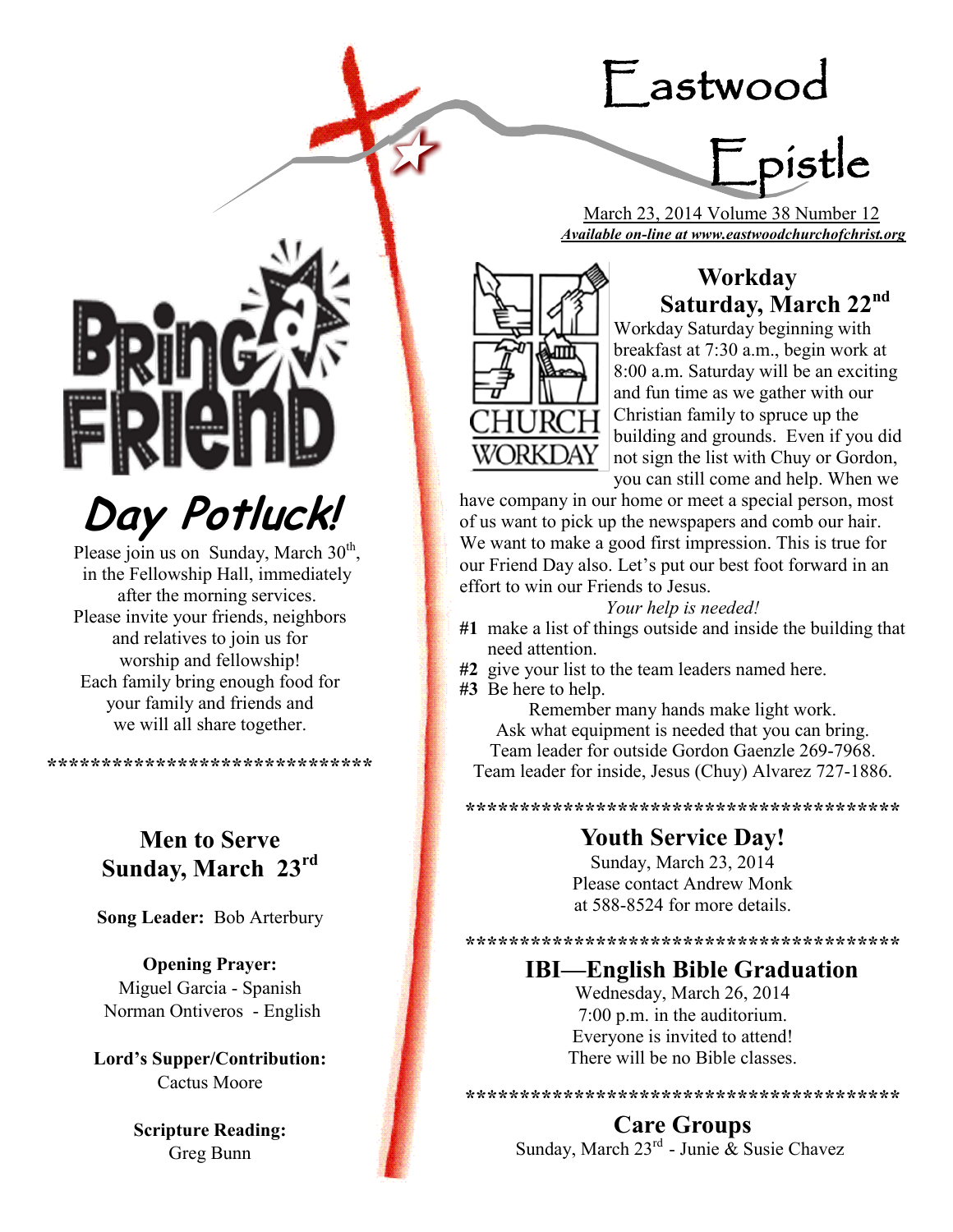## *Together*

**It is not how much we have, but how much we enjoy, that makes happiness.** 

Have you ever talked about the time you bought a very nice gift for a child, but all they did was play with the box it came in? Perhaps it made you a little angry because they did not appreciate the price you paid.

Well, perhaps they had it right and we were the one who was wrong. Learn to appreciate the little things.

Did you just take a breath? That simple act is a struggle for many who have cystic fibrosis. I once had a family with a daughter, who had this inherited disease. It was necessary to bang on her chest to free the mucus so it could drain. Then treatment was not as advanced and they knew their beautiful girl would die when she reached her teens.

Did you button your clothes or pull on a zipper when you dressed this morning? There are those whose hands are so mangled with disease that they cannot do those things or can only do so with special tools and with great difficulty.

Happiness and contentment is a struggle that is documented in the long history of mankind. **Heb 13:5** "Keep your lives free from the love of money and be content with what you have, because God has said, "Never will I leave you; never will I forsake you." NIV **Eccl 2:26** "To the man who pleases him, God gives wisdom, knowledge and happiness, but to the sinner he gives the task of gathering and storing up wealth to hand it over to the one who pleases God."

Let us learn to appreciate and enjoy all the Lord gives us.

*Charles M Clodfelter*

*Sunday Guests who registered - 5 Did you speak with them?*

**www.eastwoodchurchofchrist.org**

|                         | <b>Schedule of Services</b>                        |             |
|-------------------------|----------------------------------------------------|-------------|
| Sunday                  | Tuesdav                                            | Wednesdav   |
| Bible Class - 9:00 A.M. | Ladies Bible Class                                 | Bible Study |
| Worship - 10:00 A.M.    | $10:00$ A.M.                                       | 7:00 P. M.  |
|                         | <b>Area TV Programs</b>                            |             |
|                         | Fridays: 7:00 P.M. Channel #38 (Cable Channel #16) |             |

Sundays: 5:00 A.M. Inspiration Channel (Channel #364 Direct TV)

## **Hispanic Women's Ministry**

The ladies from Eastwood Church, that attended the Saturday, March 15<sup>th</sup>, Las Cruces church of Christ Ladies Day, were 14 members and 4 visitors.

We were so happy to have been received with such "Sisterly" affection by the Ladies at the Las Cruces Church of Christ. We treasured in our hearts the "Treasures for our King", a message which reminded us of the obedience and sacrifice in the renewal of our body, our mind and our spirit, which are our best treasures for our King.

We also studied how we are to be the salt and the light to our families, our neighbors and our visitors. One of their scheduled events, was having the ladies spent some time in a garden looking for hidden items that pertained to our heart treasures. Among those treasures included gift items that related to our lips, hands, feet, time, songs of praise, money and the Bible. All the treasured possessions we are so blessed with by God and us, to glorify God.

The ladies want to thank Paul Gonzales for his support and his time in driving the church van to and from El Paso, TX to Las Cruces, New Mexico. In Him, Yoly Garcia

## **The 5th Sunday Singing**

will be at Montwood Church of Christ, 11845 Bob Mitchell**.**  Everyone is invited to the area wide singing on Sunday, March 30, 2014, at 3:00 p.m. Song leaders are encouraged to be prepared to lead. Please make plans to attend!



Alfred and Emma Serrano 2920 Ernesto Serna Place El Paso, TX 79936 Phone number: 915-849-8976 were baptized Wednesday, March 12, 2014 **Welcome to the Family of God!** 

**\*\*\*\*\*\*\*\*\*\*\*\*\*\*\*\*\*\*\*\***

J. W. Riggs, son of Jeff & Stacey Riggs, 11736 Imperial Jem Avenue, El Paso, TX 79936, was baptized Sunday, March 16, 2014. **Welcome to the Family of God!** 

#### **Sunday, March 23, 2014**

**Speaker** - Charles Clodfelter **Sermon Topic** - *Unasked Questions* **Scripture** - 1 Peter 3:15-16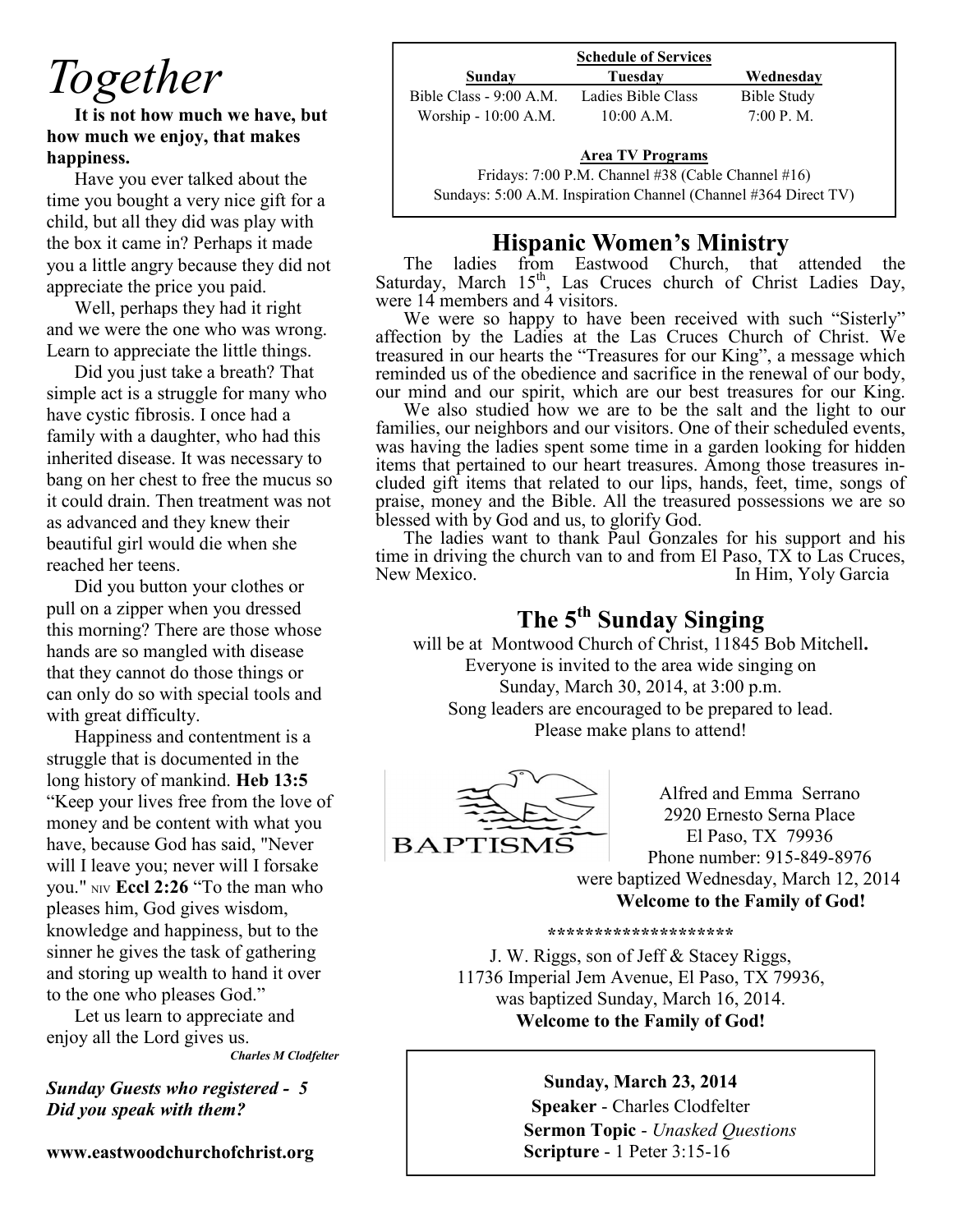

B iblical fellowship has two dimensions, the vertical and the horizontal.<br>John said "Our fellowship is with the Father, and with His Son, Jesus<br>Christ." This is the vertical aspect of fellowship, while the horizontal<br>conce iblical fellowship has two dimensions, the vertical and the horizontal. John said "Our fellowship is with the Father, and with His Son, Jesus Christ." This is the vertical aspect of fellowship, while the horizontal stance, if there is no vertical fellowship with God, then whatever we do on earth

is without real meaning because it is not based on truth. John wrote, "If we say that we have fellowship with God and yet walk in the darkness, we lie and do not practice the truth" (John 1:6).

If we have horizontal fellowship but no vertical fellowship, then we are not holding to a common faith, which is the very basis of Biblical fellowship. But if we have vertical fellowship without horizontal fellowship, then the thing we re holding in common is not benefitting anyone but us. If God only had one spiritual child, he or she wouldn't have to worry about fellowship on earth. But God's family is full of children from every corner of the world. So let's get better at our horizontal relationships. See you on Sunday, bring a friend! Paul

 $\mathcal{L}_\mathcal{L} = \mathcal{L}_\mathcal{L} = \mathcal{L}_\mathcal{L} = \mathcal{L}_\mathcal{L} = \mathcal{L}_\mathcal{L} = \mathcal{L}_\mathcal{L} = \mathcal{L}_\mathcal{L} = \mathcal{L}_\mathcal{L} = \mathcal{L}_\mathcal{L} = \mathcal{L}_\mathcal{L} = \mathcal{L}_\mathcal{L} = \mathcal{L}_\mathcal{L} = \mathcal{L}_\mathcal{L} = \mathcal{L}_\mathcal{L} = \mathcal{L}_\mathcal{L} = \mathcal{L}_\mathcal{L} = \mathcal{L}_\mathcal{L}$ 



Brenda Alcala and Elizabeth Alcala

## **High School Seniors!**

**NURSERY HELPERS** 

There will be a meeting for all the high school seniors on Sunday, April  $6<sup>th</sup>$ , immediately following the worship service. This will be for the purpose of planning senior banquet.

## **Annual Youth Garage Sale**

We are taking donations for the annual youth garage sale! Proceeds from the garage sale go toward summer camp scholarships. If you have something you would like to donate, please bring it by the church office or call Andrew at 588-8524.

### **New Mexico Christian Children's Home Needs Drive**

New Mexico Christian Children's Home in Portales, NM, is requesting freezer bags (any size). Their truck should arrive, Thursday, May 1<sup>st</sup>. There will be a box labeled "NM Christian Children Home Need Drive" in the foyer to place the freezer bag boxes. If you prefer to make a monetary donation, please make checks payable to New Mexico Christian Children's Home and turn them in to the church office. Monetary donations can be used to purchase, in bulk, from the grocery warehouse.

## **Children's Home of Lubbock "Big Heart Campaign**

is requesting boys' pajamas, sizes 4-12. Every pajama donated helps their children! The pajamas can be placed in the box labeled "Children's Home of Lubbock" in the back of the auditorium. They will be collected by Thursday, May 22, 2014. If you prefer to make a monetary donation, please make checks payable to Children's Home of Lubbock and turn them in to the church office. For more details, please visit Websites: eric.childrenshome@gmail.com or www.childshome.org